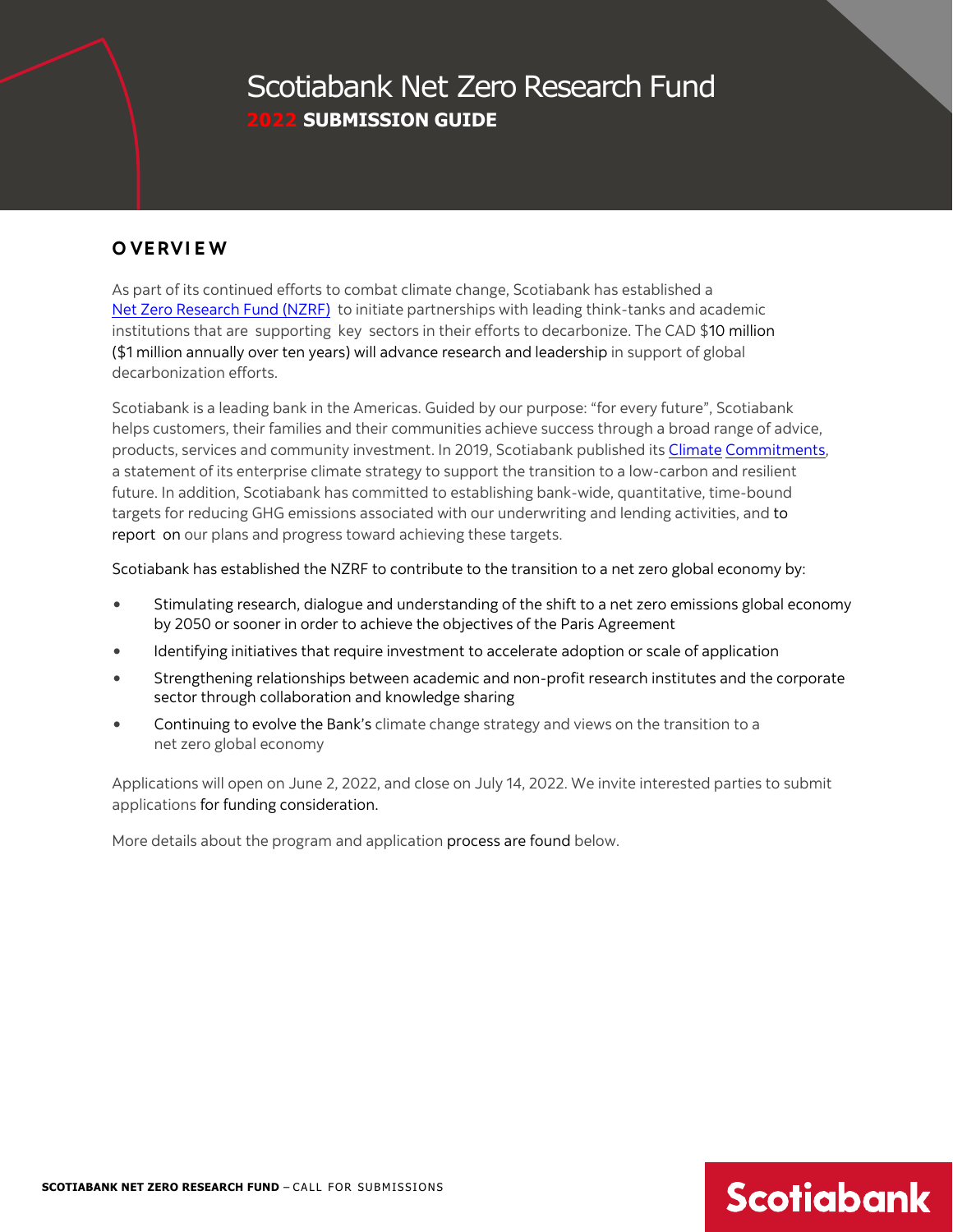#### **NZRF RESEARCH THEMES**

Through this initiative, we seek research proposals that have the potential to accelerate the transition to a net-zero emissions future by 2050 or sooner. Successful proposals may focus on, but are not limited to, one or more of the following themes below:

- 1. Detailing of potential pathways for decarbonization:
	- On a national economy (e.g. Chile) or substantive sub-national economy (Province of Quebec) basis, across industrial economic sectors
	- On an individual industrial or economic sector basis (e.g., mining, cement, steel, built environment), across systems, processes, materials, etc.
- 2. Identification and quantification of novel carbon sinks (sources of carbon sequestration) and specific mechanisms for carbon removal
- 3. Emerging and innovative financing mechanisms to support acceleration of decarbonization efforts
- 4. Public policy and/or regulatory changes required to enable or facilitate more rapid decarbonization
- 5. Areas of innovation that need to be better understood or funded to accelerate decarbonization pathways
- 6. Levers for increasing consumer or industrial demand for drastically lower / zero carbon technologies

Relevance to Scotiabank's primary markets (Canada, US, Mexico, Colombia, Peru, Chile), current [priority](https://www.scotiabank.com/content/dam/scotiabank/corporate/Documents/Scotiabank_Net_Zero_Report_2022-EN.pdf)  [sectors described in Scotiabank's Net-Zero Report,](https://www.scotiabank.com/content/dam/scotiabank/corporate/Documents/Scotiabank_Net_Zero_Report_2022-EN.pdf) and/or core business activities is an asset.

#### **WHAT MAKES A STRONG PROPOSAL?**

Submissions will be evaluated based on the following criteria:

- The research being conducted is novel, filling a gap in knowledge or understanding (30%)
- The knowledge to be developed and disseminated is demonstrably beneficial to sectoral, national, or global decarbonization efforts and/or a financial institution's ability to support those efforts (30%)
- The applicant has relevant research experience and climate change expertise as well as organisational staff resources to guide the development of the project (20%)
- The project has clearly articulated deliverables, timeline and budget (20%)

#### **ELIGIBILITY**

To be eligible for funding through the Scotiabank NZRF, partner organizations must be registered not- for-profit or charitable organizations in their jurisdiction.

If you are uncertain of your eligibility, please contac[t NetZeroResearchFund@scotiabank.com.](mailto:NetZeroResearchFund@scotiabank.com)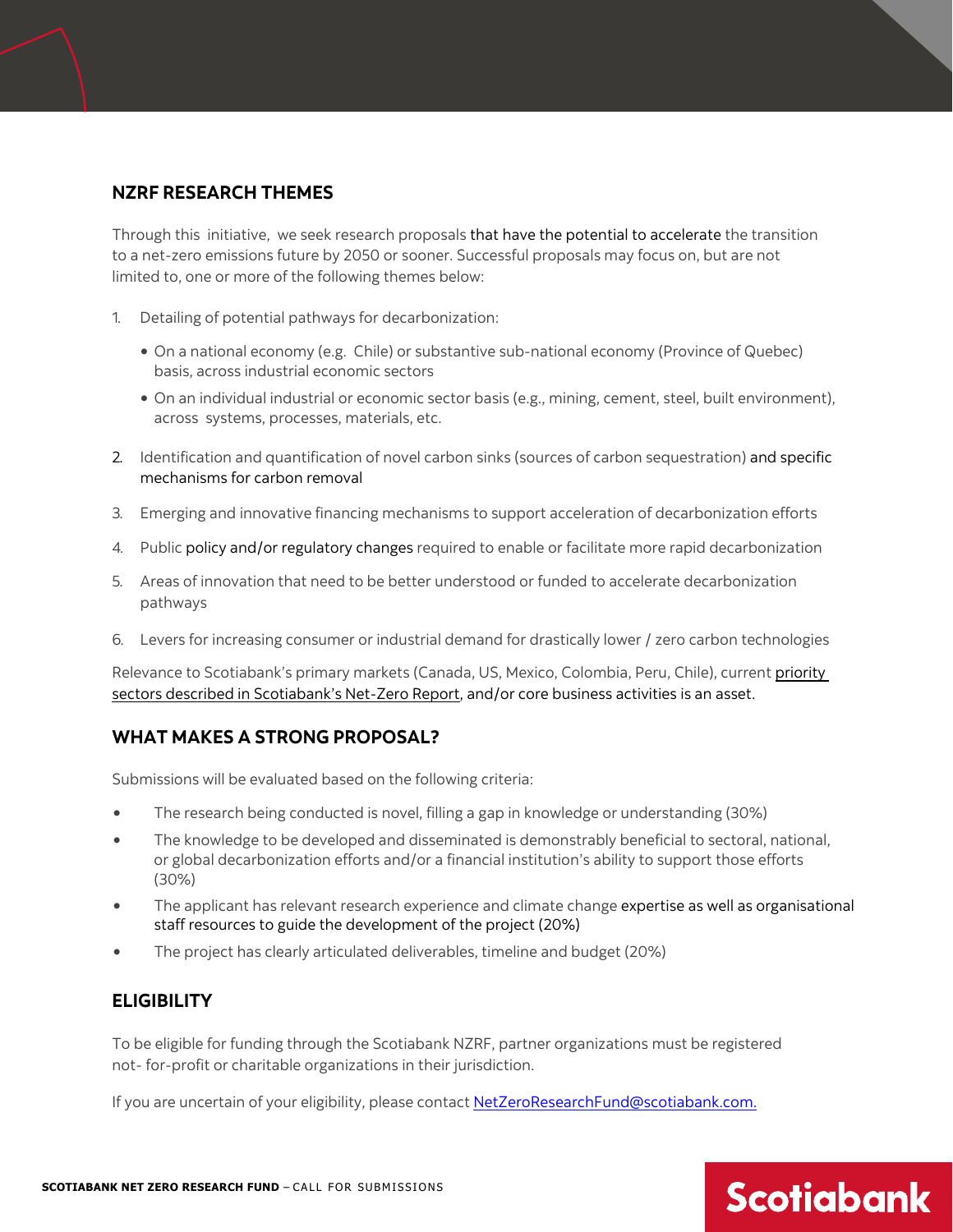#### **GRANT AMOUNTS**

Scotiabank will award grants from a minimum of CAD \$25,000 up to a maximum of CAD \$100,000 through this 2022 Call for Submissions. Any submission not granted funds through this process may be re-submitted for a future Call for Submissions, with the next Call expected in Spring, 2023.

### **APPLICATION PROCESS**

Submissions must be fully completed and submitted for review. The deadline for submissions is Thursday, July 14, 2022 at 11:59pm EST.

#### **QUESTIONS & ANSWERS**

- Q: When do I need to submit my proposal?
- A: Full submission needs to be submitted by Thursday, July 14, 2022 at 11:59pm (EST)
- Q How will I know that Scotiabank received my proposal?
- A: A response will be provided by email to all those who submit proposals confirming receipt.
- Q: Who is reviewing my proposal?
- A: Scotiabank will be inviting internal and external experts in the respective fields outlined in the RFP to provide a secondary review. These adjudicators have been specifically selected because of their subject matter and expertise.
- Q: If my proposal gets funded, how are the funds distributed?
- A: When a proposal gets accepted, a legal contract (gift agreement) needs to be signed between both parties (NFP/Organization and Scotiabank). Financials will be outlined and agreed upon prior to signing.
- Q: What is the timing to receive funds once the gift agreement is signed?
- A: Once the gift agreement is signed by both parties, it will take between 4-6 weeks for funding.
- Q: What is the ideal length of time for a project?
- A: The ideal length is what your team deems necessarily to meet its objectives. Some projects may only need four months while others may need twelve, eighteen, or up to twenty-four months given the objectives and complexities.
- Q: How will I found out if my proposal has been accepted or rejected?
- A: You will receive an email from Scotiabank between August September with a final determination.

# SCOTIABANK NET ZERO RESEARCH FUND – CALL FOR SUBMISSIONS **300 METROLER SCOTIGIOONIC**